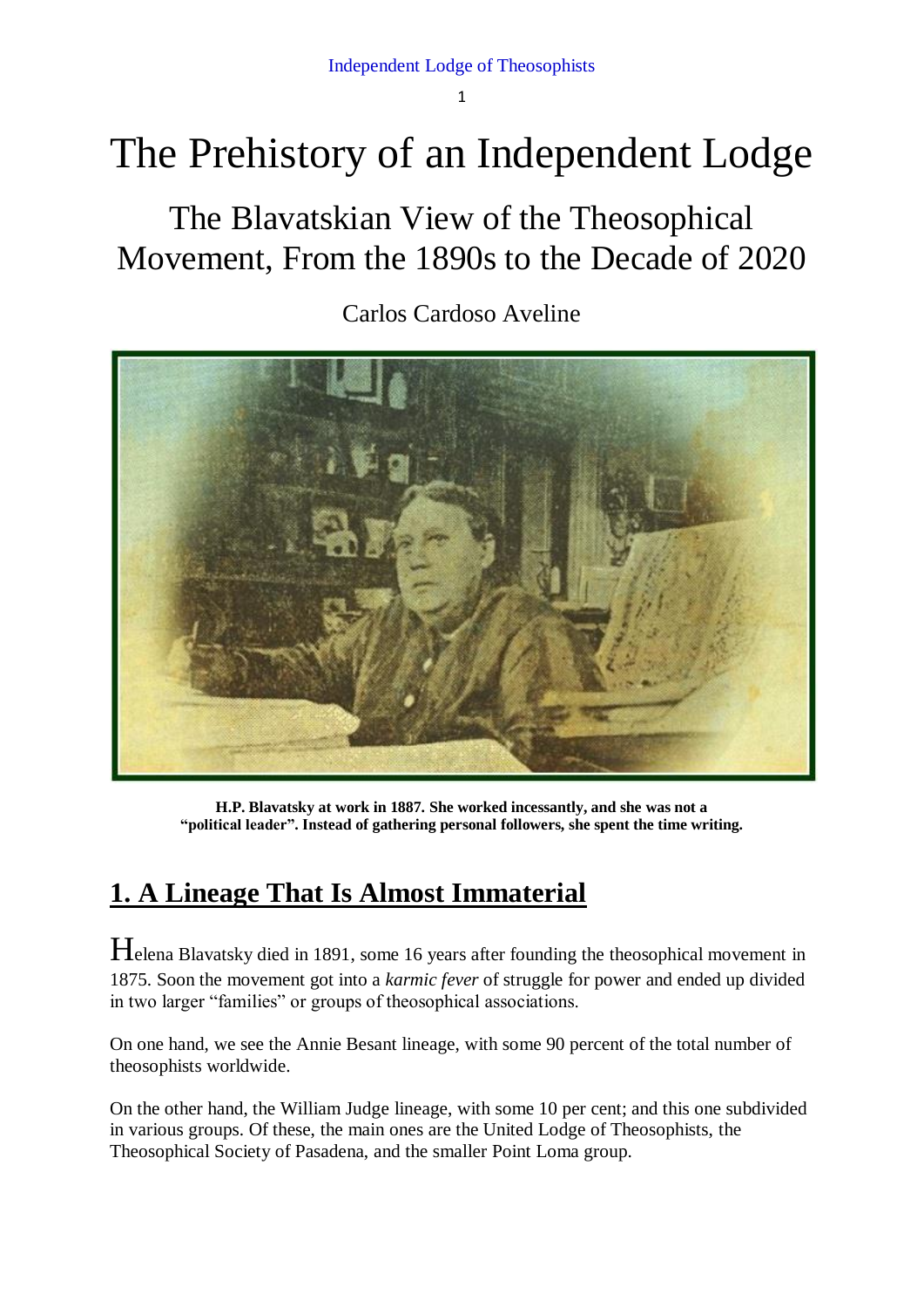$\overline{2}$ 

Therefore, between the years 1890 and the 21st century, almost 100 per cent of theosophists belonged, or belong, to one of the two great families, the Besant block or the Judge block.

The *spiritual emptiness* generated by the absence of Blavatsky is something from which the movement has not recovered yet. Far from it. On the very moment Blavatsky disappeared, various disloyalties started disputing political power, and using false psychic powers as tools to obtain positions of leadership; but not all of them equally lost their good sense.

To begin with, the mistakes made by William Judge and the institutions that seek to follow his steps have been far smaller than the failures produced by Annie Besant and her successors.

On the other hand, there was at least one person, a member of the innermost circle and council of the esoteric school created in London by Helena Blavatsky, who did not abandon any part of the original perspective of the theosophical work. Her attitude and her example are valuable, according to the Independent Lodge of Theosophists. Her name is Alice L. Cleather. **<sup>1</sup>**

At the time of the movement's division, 1894-1895, Alice gave her support to William Judge. When the successors of Judge clearly got away from the original teachings, she stepped aside the movement as a whole - in 1899 - and dedicated herself to studies about the common ground between spirituality and music.

Almost two decades later, when the first signs emerged of a rebirth of respect for Helena Blavatsky and her writings inside the movement, Alice came into action again. Alice had been born under the sign of Taurus and her efforts were not in vain. Some initiatives, small and few in number, were organized against all odds and in the opposite direction to the tides created by the charismatic leaders of the two blocks. The inspiring idea of these hardly material projects seemed eccentric if not extraordinary. The intention was to **clearly follow the teachings of H. P. Blavatsky and the Masters of the Wisdom**. It was to leave aside the supposed clairvoyance and imaginary contacts (verbal and visual) of both Besant and Judge with Mahatmas.**<sup>2</sup>**

While not taking into consideration the important initiatives which occurred out of loyalty to Blavatsky **inside** each of the institutionalized blocks of the Movement, let us see now the small independent theosophical projects which were developed with **no corporative commitment to smaller thinkers** - and had no bond of obedience, direct or indirect, to the would-be "political successors" of Blavatsky, like Annie Besant, William Judge and Katherine Tingley.

**.** 

**<sup>1</sup>** The fact must be mentioned that Portuguese theosophist Visconde (Viscount) de Figanière, equally a personal friend of Blavatsky and a member of her original esoteric school - although not a part of the Council of the School in London - also ceased to have visible activities in the theosophical movement a short time after HPB's death. However, Figanière seems to have taken no public position regarding the division of the movement, and his withdrawal from visible activities was final. His studies went on. Born in 1827, he died in 1908.

**<sup>2</sup>** See the article "**[On Contacts With Masters](https://www.carloscardosoaveline.com/on-contacts-with-masters/)**".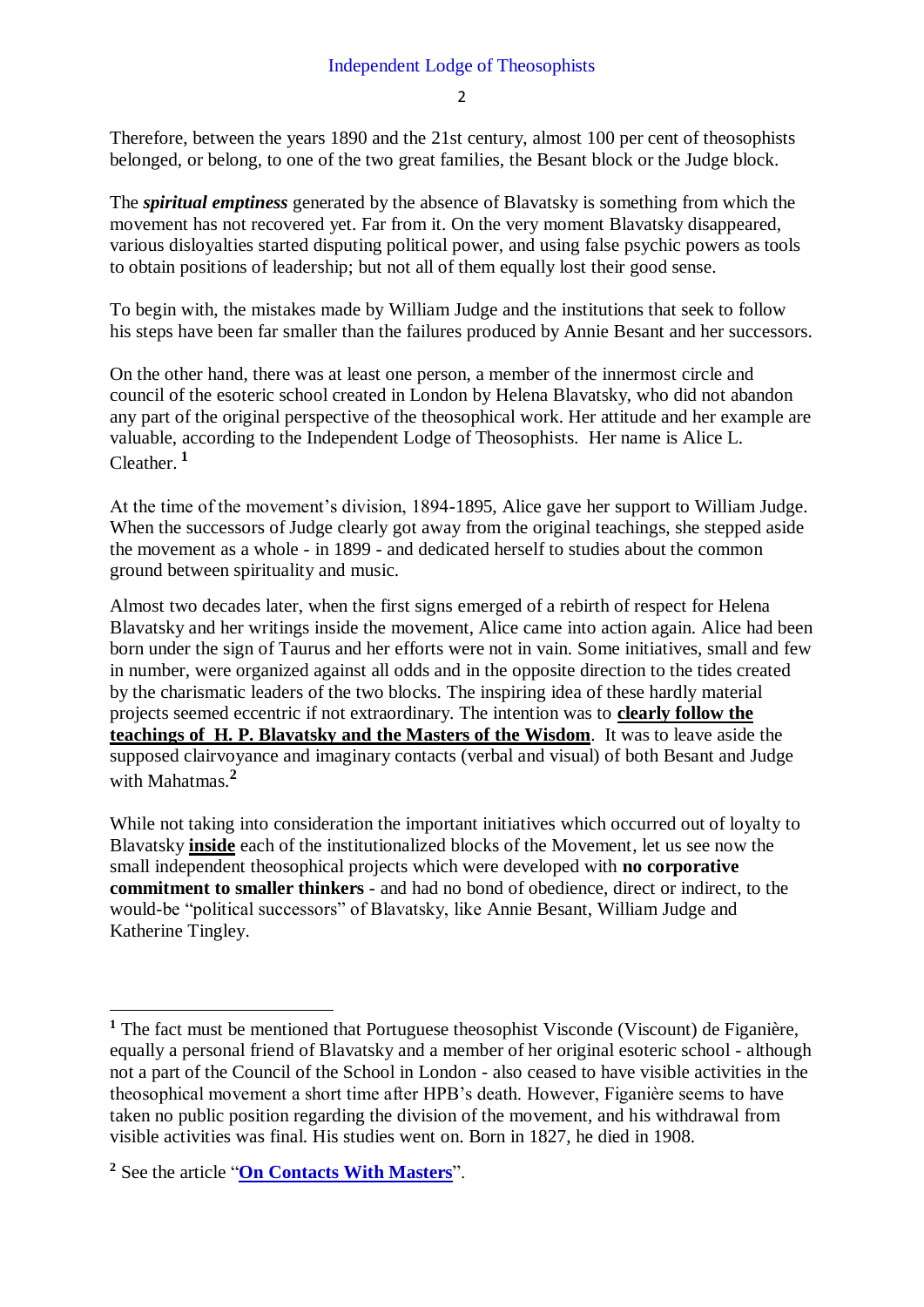\* In the first place, we have the *HPB Library*, formed in 1917 under the inspiration of Alice Cleather. It had at least some degree of activity up to the first years of the 21st century.

\* Then there is the *Victoria Theosophical Society - Independent*, from Victoria city, British Columbia, Canada, which declared its independence from the Adyar Society in 1923, and was inspired by the writings of Alice Leighton Cleather.

**\*** Another one is the Blavatsky Association, created by Alice Cleather, William Kingsland and others in London, in 1923, and which was active until the midpoint of the 1940s.

\* Finally, the *Independent Lodge of Theosophists, ILT*, formed in 2016 by the members of the previous Portuguese-Brazilian lodge of the United Lodge of Theosophists. The small ILT was created but one year before the completion, in 2017, of the one hundred years' cycle of the foundation of the **HPB Library**. The ILT is structured around its own Library, and is active mainly in three languages, English, Spanish and Portuguese.

Let us look at some more information about the tenuous lineage of independent students of Blavatsky and the Masters, *a lineage that barely touches the physical plane*, and which has so far made a few visible efforts to generate organizations that remain independent from secondary leaders, but try to work in the original direction of the movement, without paying too much attention to the denser world of corporate interests and policies.

### **2. The Blavatsky Association is Founded in London**

Alice Leighton Cleather and William Kingsland led in 1923 the formation in London of the Blavatsky Association, with the aim of celebrating the life and teachings of HP Blavatsky. Founded by 30 people, the Association met weekly to study the works of HPB and the Letters of the Mahatmas.

In its study priorities, the Association anticipated by a century a basic factor in the work of the Independent Lodge of Theosophists.

William Kingsland was born on May 5, 1855 in England. In January 1889 he was elected president of the "Blavatsky Lodge" in London, the lodge in which Helena Blavatsky personally participated. William was also a member of the inner group of the esoteric school created by HPB.

In 1909, it was already clear that in spite of her good intentions Mrs. Annie Besant had unknowingly betrayed ethics. She had abandoned the true teachings and left aside the real Masters of the Wisdom. That year Kingsland withdrew from the Society, along with other prominent Theosophists.**<sup>3</sup>**

In the early 1920s, Alice Cleather - a former colleague of Kingsland in the inner group of the Esoteric School - had already published her three books in defense of H.P. Blavatsky and the

**<sup>.</sup> <sup>3</sup>** Read "**[An Open Letter to Annie Besant](https://www.carloscardosoaveline.com/an-open-letter-to-annie-besant/)**".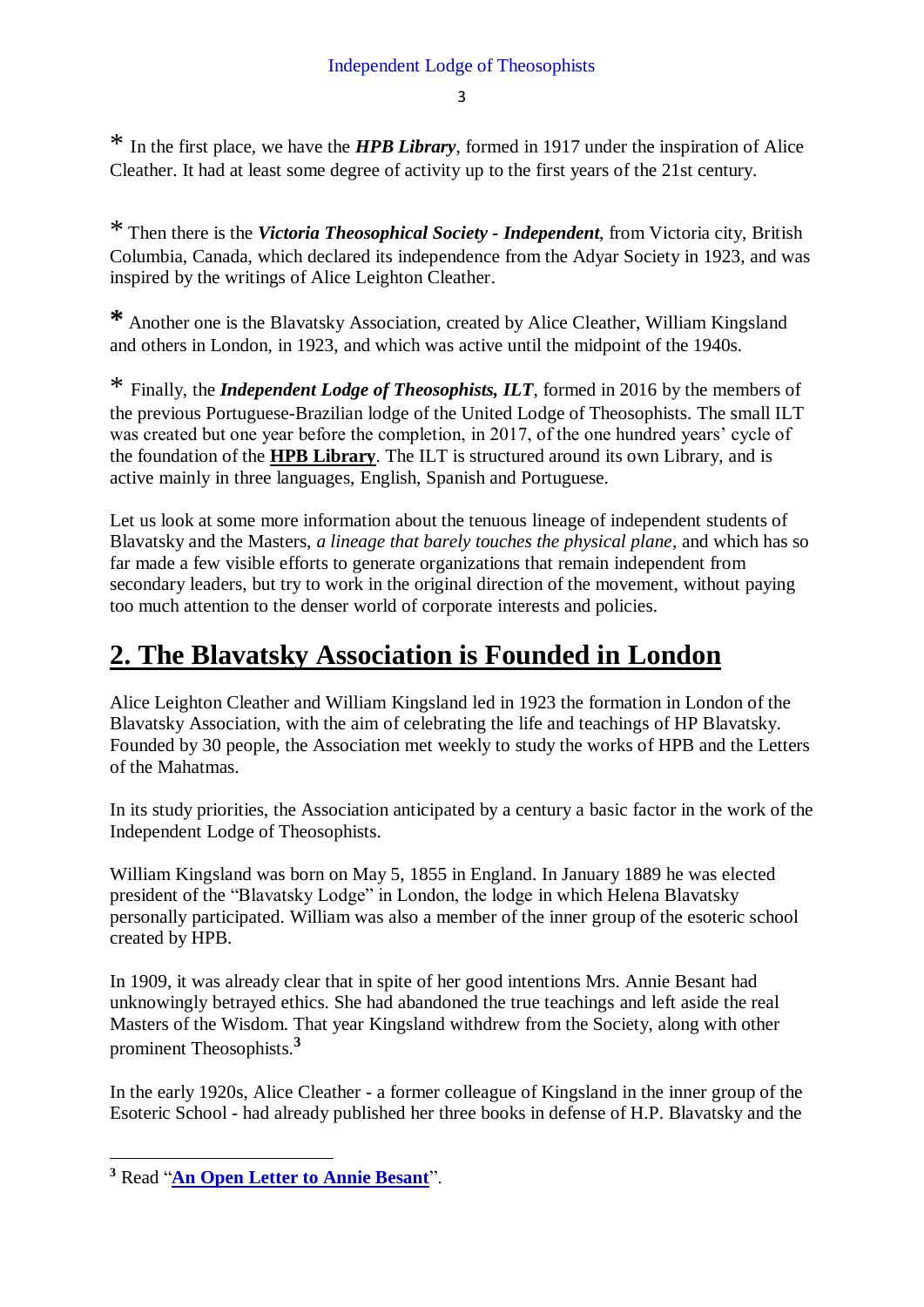original teachings. **<sup>4</sup>** Cleather's denunciations about the abandonment of authentic Theosophy and the adoption of "spiritual" illusions and fraud had great impact.



**Alice Cleather and William Kingsland (photo) were loyal to the authentic teachings** 

The new wave of respect for facts and for reality swept away the despondency that had paralyzed loyal souls. Organized illusion was beginning to lose strength. William Kingsland became interested in the work of Alice, who lived in India. The dialogue took place by correspondence. Contacts multiplied and involved several people. On November 13, 1923, the Blavatsky Association was created, with Mrs. Iona Davey as its Secretary.

In addition to studying the Letters from the Masters and Blavatsky's texts, the new Association had a "Committee for the Defense of HPB" which actively confronted the slanders circulated by the Society for Psychical Research. Then, as now, the existence of Blavatsky's works troubled both authoritarian churches and conventional science, whose errors were revealed and discussed by classical theosophy.

The Association founded by William Kingsland and Alice Cleather sought to experience HPB's authentic teachings. It left aside the main factors of the pseudo-Theosophical Society led by Annie Besant: power struggles, the renewed scandals around Leadbeater, campaigns for the return of Christ and interpersonal relationships marked by envy and competition, in which each one tried to look like more spiritual than the other.

In the 1920s, there was a broad worldwide movement aiming at the resurgence of the original theosophy. Its success was partial. The United Lodge of Theosophists, created in California in 1909, defended Blavatsky but also followed the ideas of William Judge (1851-1896). The Blavatsky Association considered that Judge had made serious mistakes. It was necessary to pay attention above all to the teachings of Blavatsky and the Letters from the Masters.

1

<sup>&</sup>lt;sup>4</sup> See the **[theosophical books by Alice L. Cleather](https://www.carloscardosoaveline.com/autor/alice-leighton-cleather/)** and other writings by her.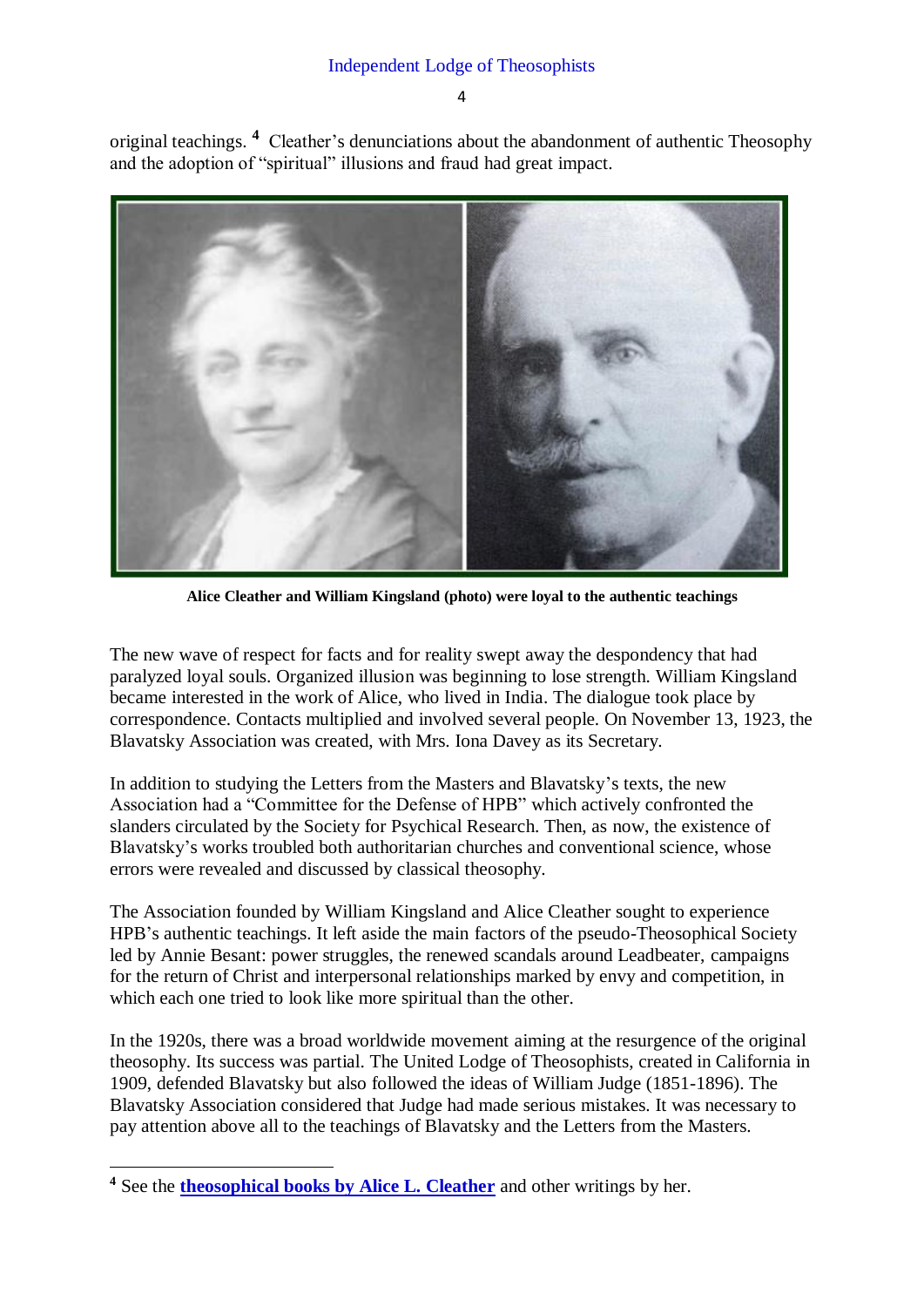William Kingsland wrote important works.

In 1928, he published "The Real HP Blavatsky" **<sup>5</sup>** , a book which Boris de Zirkoff, the editor of the Collected Writings of HP Blavatsky in 15 volumes, considers "by far the best survey of H.P.B.'s life and work, written sympathetically by one of her personal pupils." **<sup>6</sup>**

There is still a basic tendency in human beings to get carried away by appearances, and to delude ourselves with the "political skill" of leaders who present themselves as charismatic.

In the polarization of the dispute between followers of Besant and followers of Judge, those who studied above all the authentic teaching given to the world by the Masters and Blavatsky were seen as meaningless, and disappeared. Ironically this occurred at the same time that HPB was unanimously recognized as the main founder of the movement and the author of most of the central works of theosophical literature.

Against common sense, corporate politics won the day. Thanks to the logic of convenience, the larger theosophical organizations were structured strictly on the personal ideas of Besant or Judge, which seemed to be fashionable in the middle of a fierce competition for power.

In this context of struggle between two propaganda campaigns, the Association founded by Kingsland and Cleather in London had increasing difficulties and lasted but a few decades.

Nazi-fascism was gaining strength in the 1930s. The world was moving towards the World War II. There was no second generation of Theosophists in the Blavatsky Association, and it ended along with the end of the physical lives of its three main founders. William Kingsland and Alice Cleather died respectively in 1936 and 1938. The Blavatsky Association ceased to exist in 1945, as Ms. Iona Davey approached the end of her incarnation, which occurred in 1946.

Despite its limitations, the work of the Association was a success given the circumstances. It was a pioneering effort made in times when illusion - and illusionists - looked like they would win the day. The Blavatsky Association constituted a small victory in anticipation of a better cycle. It was an inspiring moment of lucidity in the Theosophical movement.

The association founded by Alice Cleather and William Kingsland established a positive historical precedent for the future. The same inner purpose re-emerged in other occasions in the 20th century, and a steep, narrow preparatory path was kept open for the long-term theosophical project.

### **3. Historical Time: Preparing 2075**

For the Independent Lodge of Theosophists, too, Alice Cleather's view of the movement is an effective indication of the future.

1

**<sup>5</sup>** The book is available **[online](https://www.carloscardosoaveline.com/the-real-h-p-blavatsky/)**.

**<sup>6</sup>** Examine the biographical text on William Kingsland, written by Boris de Zirkoff and published in the volume X of the Collected Writings of HPB, pp. 419-424. Specifically about this book, see the lower half of p. 422. The article by Boris is the source of most information about the Blavatsky Association shared in the present article.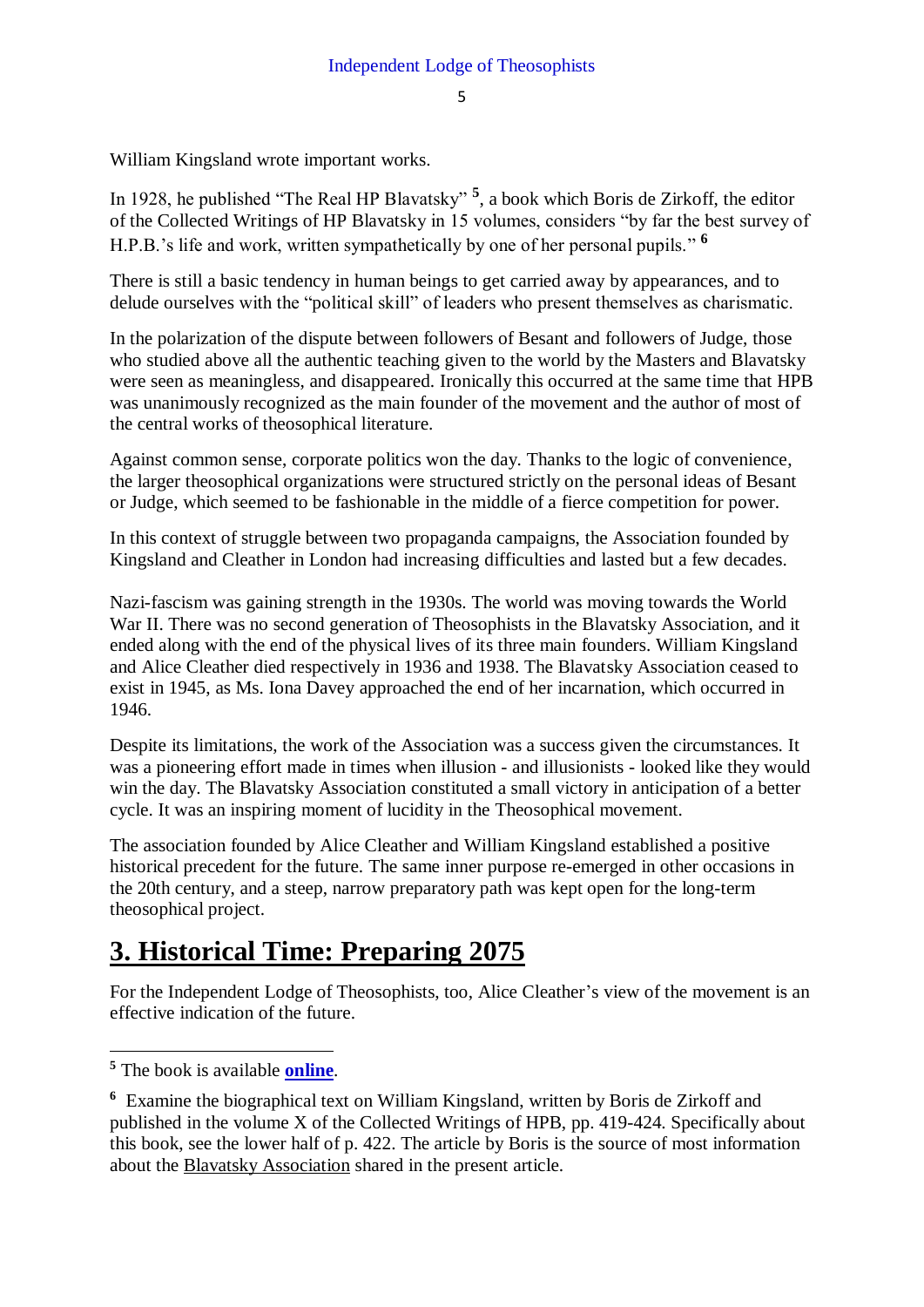As historical time is slow if compared to the time of personal lives, it is quite acceptable that the movement may need, for instance, 200 years, from its inception in 1875 up to 2075, to duly realize that its associations must be inspired by the teachings of its main founder, rather than by the institutional traditions of other lesser authors and "political" leaders such as Besant and Judge.

It is well known and universally accepted that there is no comparison between the writings of H. P. Blavatsky and the writings of A. Besant or W. Judge. Any comparative analysis is meaningless because of the difference in terms of quality, quantity of writings, and wisdom present in them. The distance is oceanic. HPB worked incessantly, and she was not a "political leader". Instead of gathering personal followers, she spent the time writing.

Due to the depth of her teachings, is it only logical that the very organizational structure of the movement, its guidelines and its methods, should be built on the basis of the teachings of Helena Blavatsky and the Mahatmas themselves, through their Letters.

The view proposed by Alice Cleather of a theosophical action that is independent of both the lineage of Besant and the lineage of Judge, but follows the direct teachings of the Masters and HPB - with no need for intermediaries - seems to make sense to some students.

Over time, they can grow in number.

1

While the idea of diversity in the movement is a good one, it is interesting to investigate why exactly the very basic idea of organizing the movement according to the teachings of its main founder and the Letters of the Masters has been suppressed for such a long time.

#### **4. The Feeling of Loyalty and the** *HPB Library*

In the period between the 1890s and the first two decades of the 21st century, the two institutionally organized blocks of the movement disseminated the works of HPB and other authors. To some extent, they also stimulated the study of Letters from the Mahatmas, each in their own way. Many of their efforts were valuable. The writings and efforts of Robert Crosbie, John Garrigues, B.P. Wadia, Geoffrey Barborka, Sven Eek, C. Jinarajadasa, Virginia Hanson, Christmas Humphreys, Vic Hao Chin, Jr., Grace F. Knoche, Boris de Zirkoff, Richard Robb, Geoffrey Farthing, Jerome Wheeler and many others have great importance.

However, the two blocks, seen in the organizational and practical dimension, did not give priority to the original teachings. With exceptions - such as the brilliant action of G. Farthing they did not make self-criticism about the mistakes of the movement. They did not review the history and structure of the movement from the point of view of the authentic teachings. They avoided drawing practical lessons from the false enthusiasm and failures experienced from 1895 to the mid-20th century. The two blocks are still in a phase of decadence, with few signs of a beginning of renewal. In the decorative aspects, however, they seem perfectly updated. The soul is largely missing, and the soul does not obey to bureaucracy, or to propaganda. **7**

**<sup>7</sup>** About the rejection of the original and true teaching, see also "**[Leaving the Masters Aside](https://www.carloscardosoaveline.com/leaving-the-masters-aside/)**", "**[The Making of an Avatar](https://www.carloscardosoaveline.com/the-making-of-an-avatar/)**", "**[Racism in the Name of Theosophy](https://www.carloscardosoaveline.com/racism-in-the-name-of-theosophy/)**", "**[Correspondence](https://www.carloscardosoaveline.com/correspondence-with-joy-mills/)  [With Joy Mills](https://www.carloscardosoaveline.com/correspondence-with-joy-mills/)**" and "**[The Fraud in Adyar Esoteric School](https://www.carloscardosoaveline.com/the-fraud-in-adyar-esoteric-school/)**".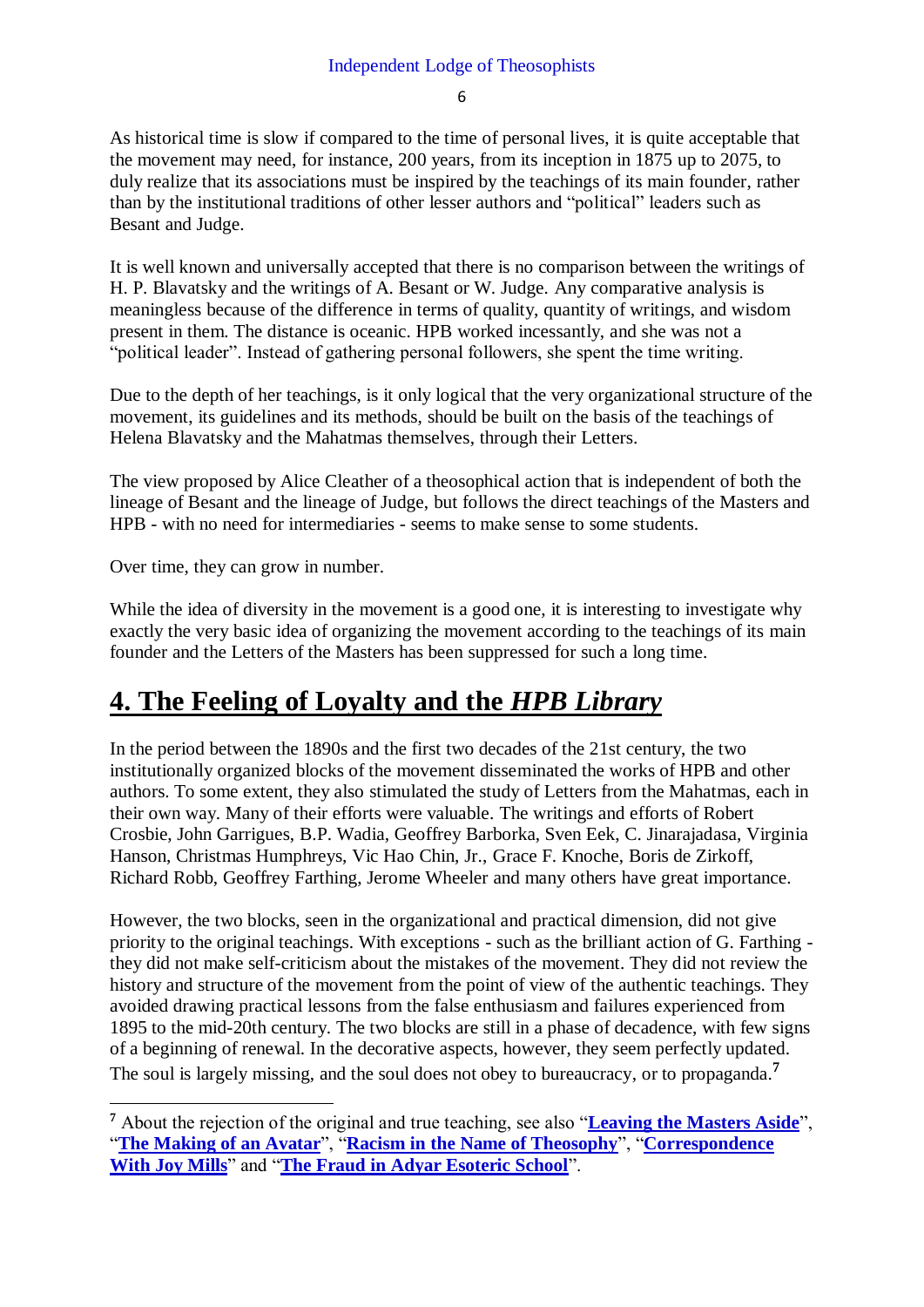In 1917, as we saw above, Alice Cleather established the "HPB Library". Soon after that the Library would operate in Canada. The project was initially developed by Ms. Hildegard Henderson, who had met Alice in 1910 in London. The name "Library" had a symbolic power. It signaled the fact that the initiative was centered on the teaching, on written works, as opposed to imaginary conversations with Masters. **8**

The method of work of the **HPB Library** is made clear in an article on the life and work of the theosophist Michael Freeman, who was its custodian between 1969 and 1991.

Ms. Joan Sutcliffe wrote:

"Nowadays there is an abundance of gurus, and so-called mystical societies flourish. However, the outlook of the H.P.B. Library is based on the recognition of the uniqueness of the effort made by the Mahatmas through H.P. Blavatsky. It occurred at a particular point in the sidereal cycle, 2,500 years after Buddha, and 5,000 years after Krishna. It had the great and esoteric purpose, not to be repeated until another special cyclic point, of actually opening up to humanity at large the age old secret path to the Masters. The way to initiation was made available to whomever could attain it through the living practice of universal brotherhood."

#### Joan continues:

"It was this spirit of the Library that Michael devoted his whole life to preserving. Occultly the Library takes the perspective that, in spite of the failure of the T.S. to live up to its original high purpose, the path to the Masters is always open to the determined and one-pointed individual. Anyone can become a chela at any time in one's inner self. It means establishing one's own inner commitment, setting one's own standards and tests, and most importantly the constant redirection of the will. The key words are 'in one's inner self', for this has nothing to do with the personal self, which must be risen above. This is the hardest task, the work of lifetimes, but the inescapable rule."

#### She adds:

1

"In this connection Michael stressed the necessity of making the concept of brotherhood a practical reality, for in his inmost essence the neophyte is one with all other beings. Having sprung from the One Life, the Whole is contained within him as he is in the Whole. Where one's life is motivated by compassion for all souls, the personal desires and passions lose their vitality; conversely when detachment is attained one can become a helper of humanity." **<sup>9</sup>**

**<sup>8</sup>** See the article "The H.P.B. Library", by John Robert Colombo, in "Fohat" magazine, Canada, Spring 2000 edition, pp. 18-20.

**<sup>9</sup>** From the article "Michael Freeman and the HPB Library", published in the magazine "The Canadian Theosophist", Toronto, Canada, September-October 1991, pp. 85-87, especially pp. 85-86.